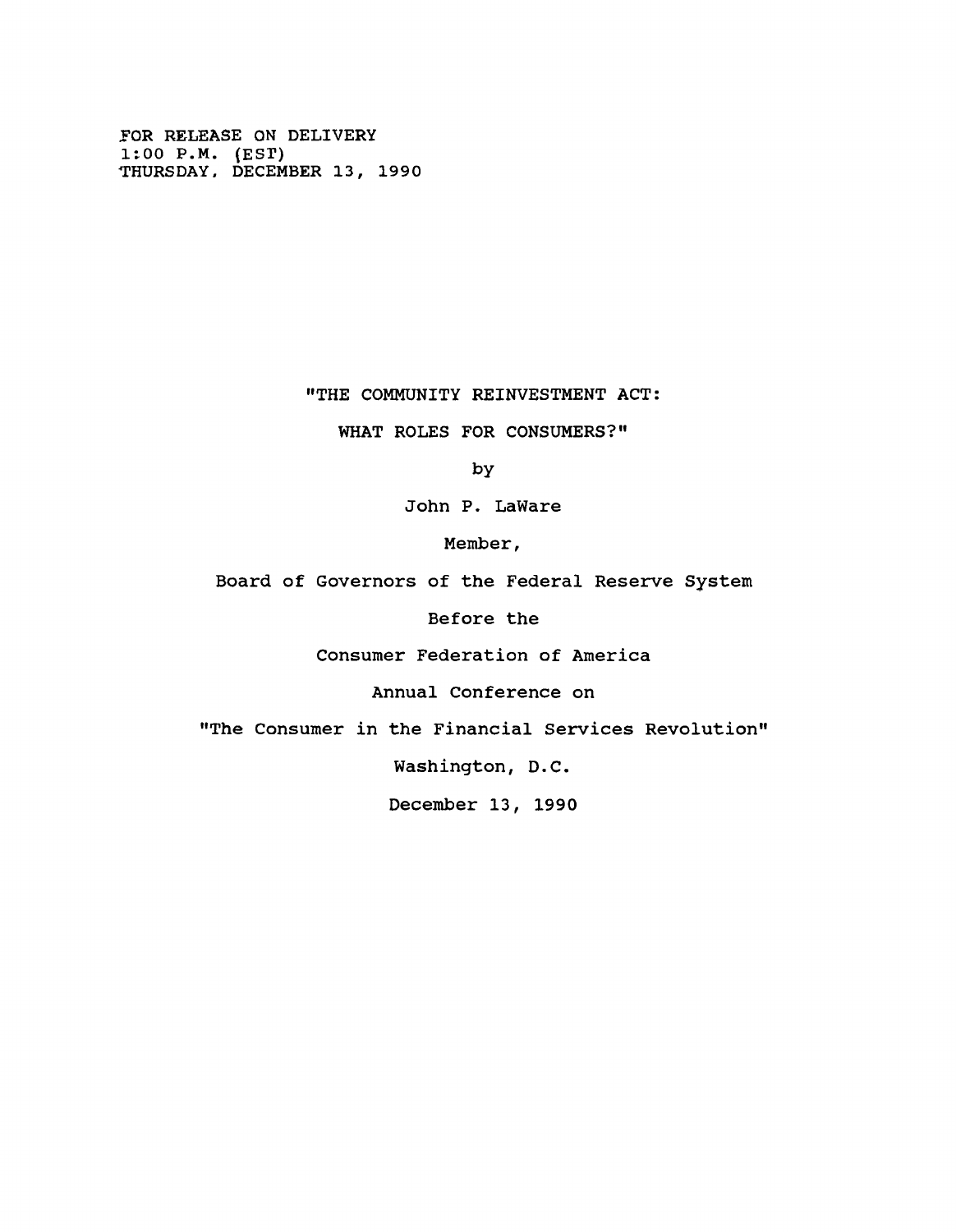**I am delighted to be here today to talk with you on a topic which continues to attract a lot of attention — the Community Reinvestment Act.**

**As you know, last year the CRA was amended for the first time in its thirteen-year history. The Act as amended requires the banking agencies to make CRA Evaluations available to the public, for all CRA examinations conducted after July 1, 1990. It also changes the system the agencies use to rate the CRA performance of financial institutions.**

**Even with these changes, the CRA's actual legal requirements are relatively few in number and quite straightforward. And, most importantly, the burden of these legal requirements still falls on the bank supervisory agencies.**

**Let me explain.**

### The "Requirements" of CRA

**First, the CRA requires the banking agencies to encourage financial institutions to help meet the credit needs of their entire community, including those of low- and moderate-income neighborhoods, but to do so in a way consistent with safe and sound practices. That hasn't changed.**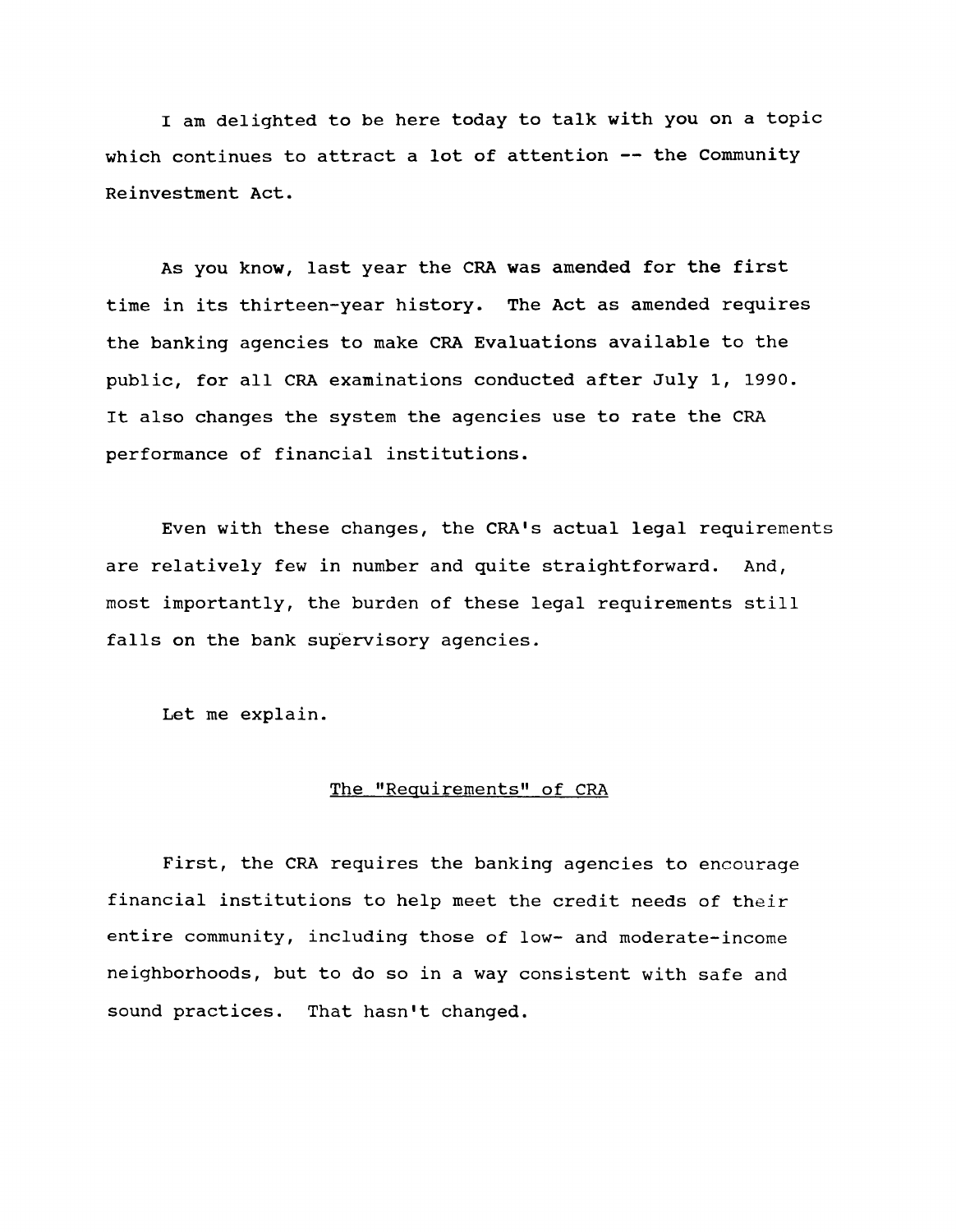**Second, the CRA still requires the banking agencies to assess the performance of financial institutions in meeting those credit needs. We do this through examinations, the results of which are now made public.**

**Finally, the CRA still requires the agencies to consider the CRA performance of financial institutions when reviewing their applications for expansion of depository facilities through branching, mergers, or acquisitions. But, it is important to remember that the Act does not require denial of an application solely because the institution's CRA performance is deficient. The results of these application decisions have always been public.**

**In discharging their responsibilities, of course, the agencies have implemented regulations which do impose specific requirements on banks, but these are essentially technical and procedural.**

**For example, each bank must develop and update a CRA Statement, delineate its community, post CRA Notices in the lobbies of depository facilities, and maintain a Public Comment File which may be inspected by the public and the banking agencies. With disclosure, the agencies now require banks to make public their CRA Evaluations within 30 business days of their receipt from the agencies.**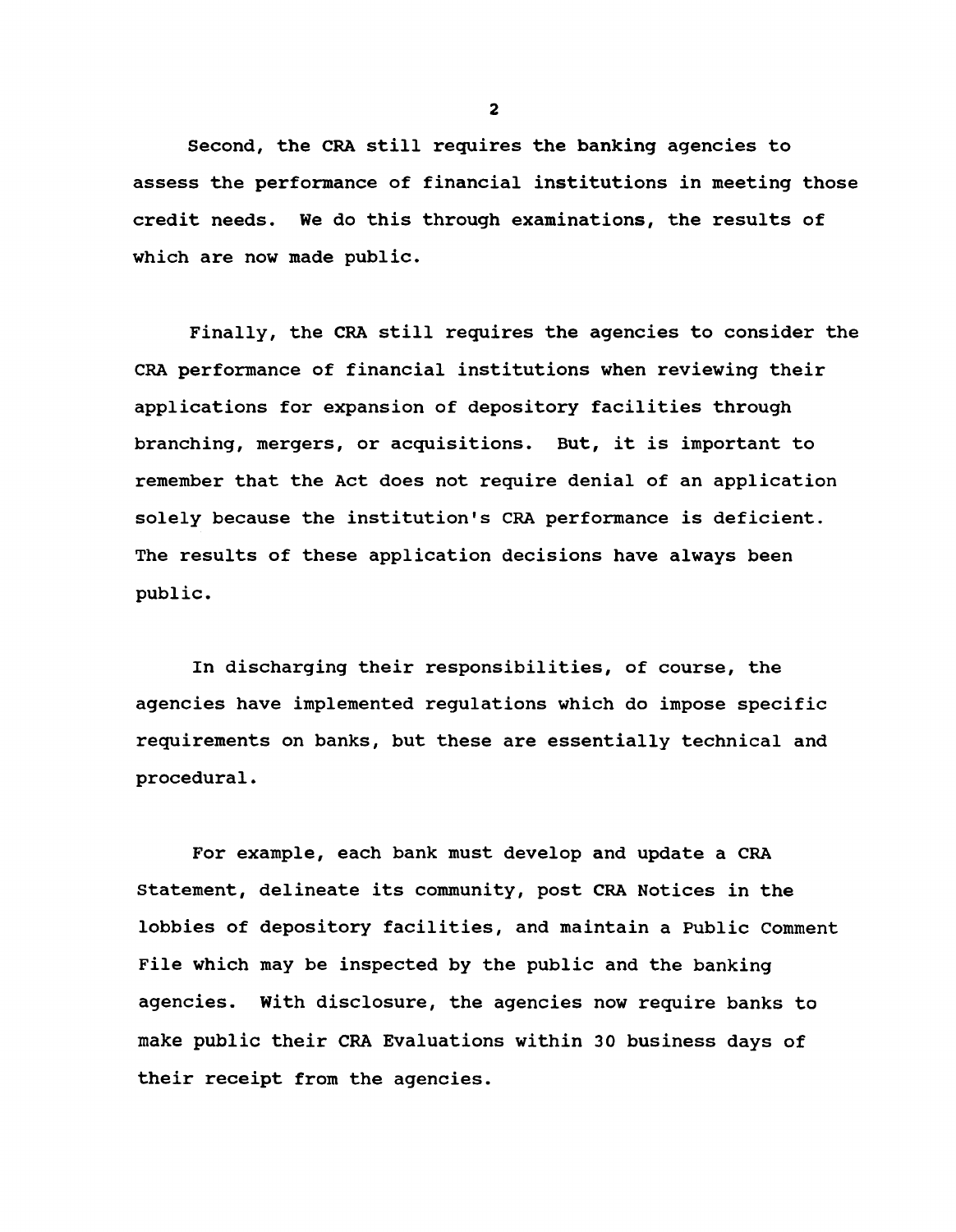**In brief, those are the key requirements of the Act and the agencies' regulations. In reviewing them, it is important to remember several things which the Act does not require, even as amended.**

**First, CRA does not require any one bank to make each and every type of loan that a bank can make or meet all community credit needs by itself. Some banks focus on retail lending to consumers, some specialize in small business lending, while others cater to the wholesale needs of commercial customers. Some banks make mortgage loans, and others do not.**

**Second, CRA does not require banks to make any specific number or proportion of loans to certain types of individuals, groups, or businesses. It does not require banks to make any proportion of loans in any particular geographic area. Congress consistently has rejected schemes which would mandate credit allocation.**

**Third, CRA does not require banks to make loans at belowmarket interest rates, or under terms and conditions inconsistent with safe and sound lending. CRA does not require banks to give money away even for the worthiest of causes, though some banks do. Although some banks have been willing to set aside special,**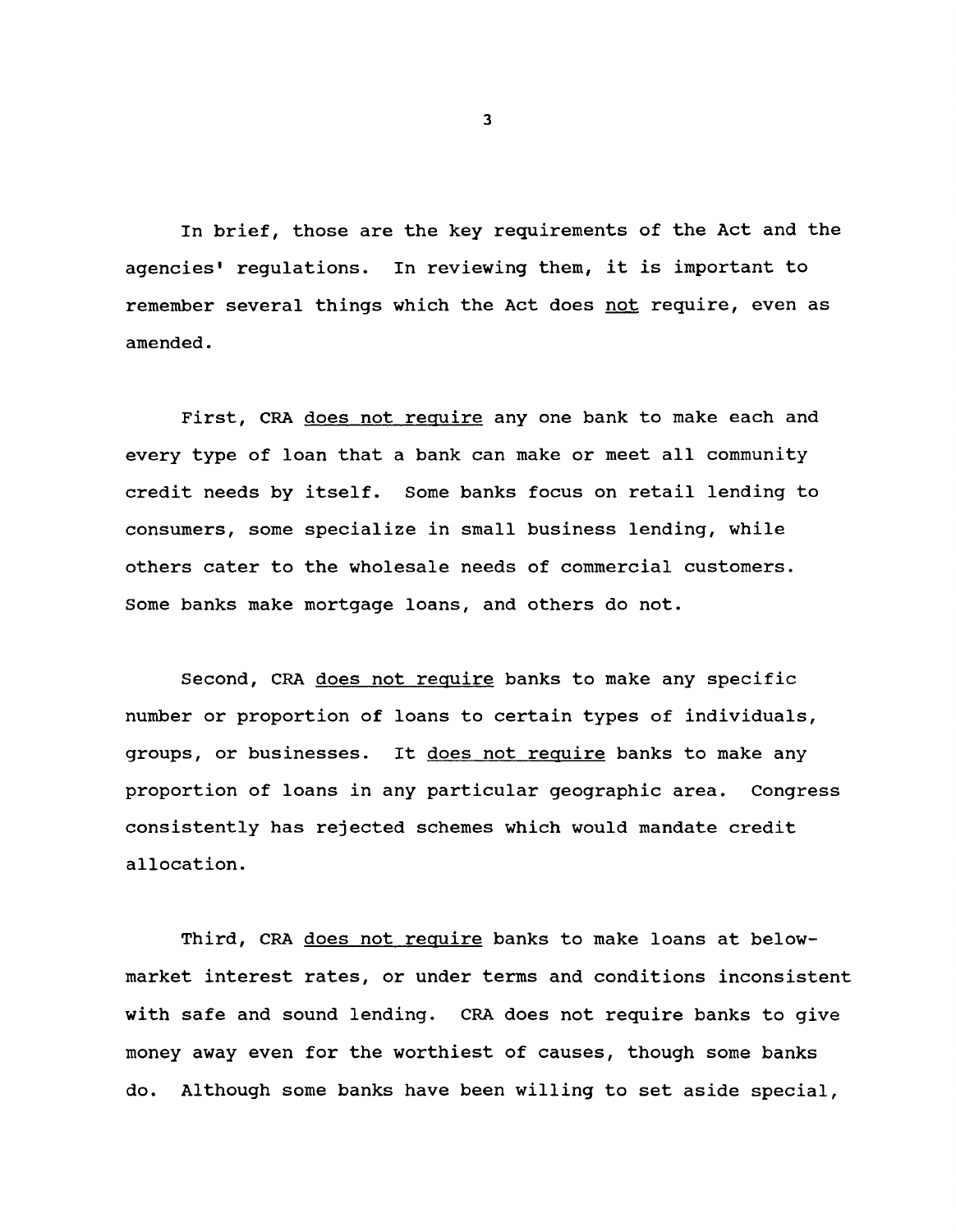**reduced-rate financing for certain community development purposes, they are not required to do this by the CRA or any other law. These kinds of decisions continue to be totally within the discretion of the bank.**

#### **CRA As A Process**

**Well then, what is CRA really about? It is clear that for banks, the essence of CRA is not necessarily contained in what its old and new provisions require or do not require. To focus only on those narrow requirements is to miss the point.**

**I believe that CRA is a process — a process that involves rights, responsibilities and, especially, relationships in our economy and our banking system. It is not just legal requirements. The key, however, is the result of that process financial products and services which are responsive to community credit needs.**

**In essence, CRA says that with the rights conferred on them by their charters, financial institutions also have responsibilities to meet the convenience and needs, including the credit needs, of their communities. They have the responsibility to conduct real and serious assessments of the credit needs of their entire community. And they have the responsibility to develop and affirmatively market products and services that help**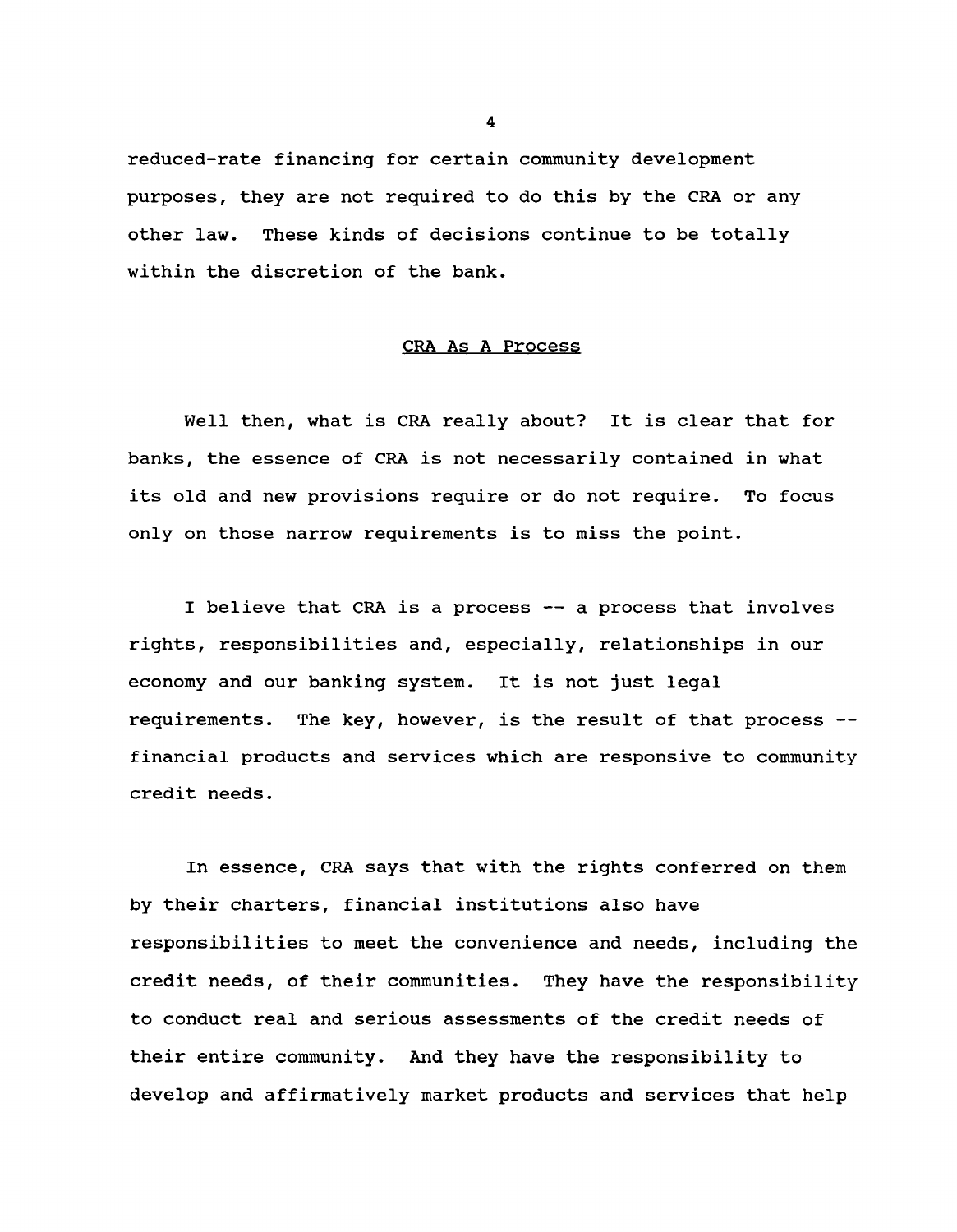**meet those community credit needs, including the legitimate needs of economically disadvantaged persons or areas.**

**CRA affirms that banks have ongoing responsibilities to maintain relationships with their communities. Although these relationships take many forms, they are in the final analysis business relationships which focus on the need to know and effectively serve a market and its sub-markets.**

**To know their markets, banks must establish communication with customers and potential customers. Banks must actively seek working relationships with local governments and community, business, and consumer groups in order to identify community credit needs.**

**Only by developing and nurturing those working relationships within their communities can banks develop responsible programs and loan products to respond to community needs.**

## **Significant Progress**

**How well is the CRA process working and what are its products? Well, banks have always served their markets and paid attention to community credit needs. Bankers have recognized that the economic, physical and social health of communities**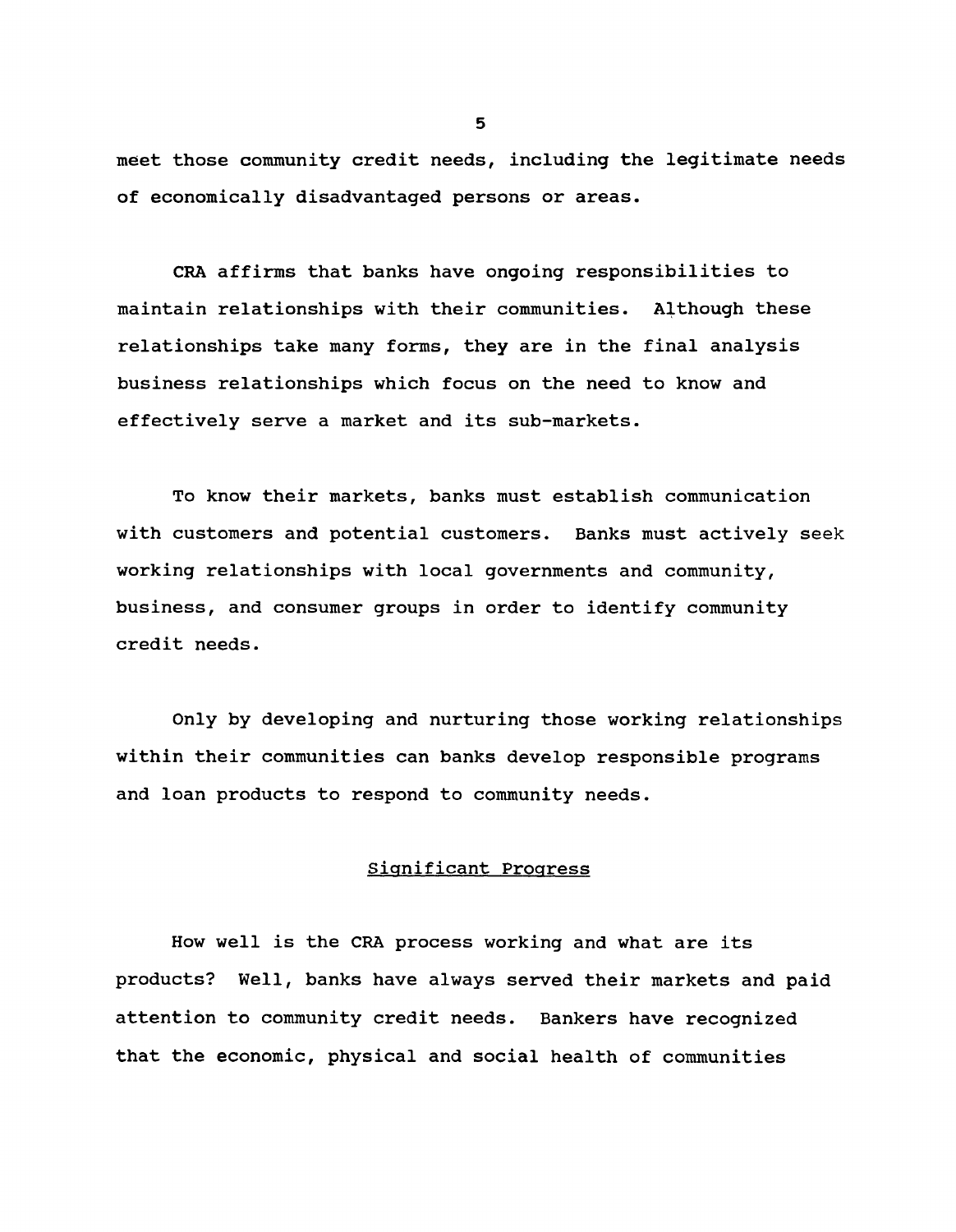**affects the health and profitability of banks in those communities.**

**But I also believe that in recent years a combination of higher expectations and greater effort has resulted in significant additional progress in community reinvestment.**

**Over the last few years, CRA has encouraged development of programs which probably have stimulated several billion dollars of bank loans for home mortgages, housing construction and rehabilitation, small and minority business development, and revitalization of commercial areas in low- and moderate-income communities throughout the country. Commercial banks and thrifts have developed innovative and successful public-private partnerships which are helping rebuild urban neighborhoods and rural communities. An increasing number of banks have formed community development corporations or invested in equity pools aimed at supporting projects benefitting low- and moderate-income areas. Banks and thrifts also have formed a growing number of lender consortia to pool resources and share risks while working on community credit needs. After what are sometimes adversarial beginnings, banks and community groups have demonstrated over and over again that they can work together to promote the goals of the CRA process.**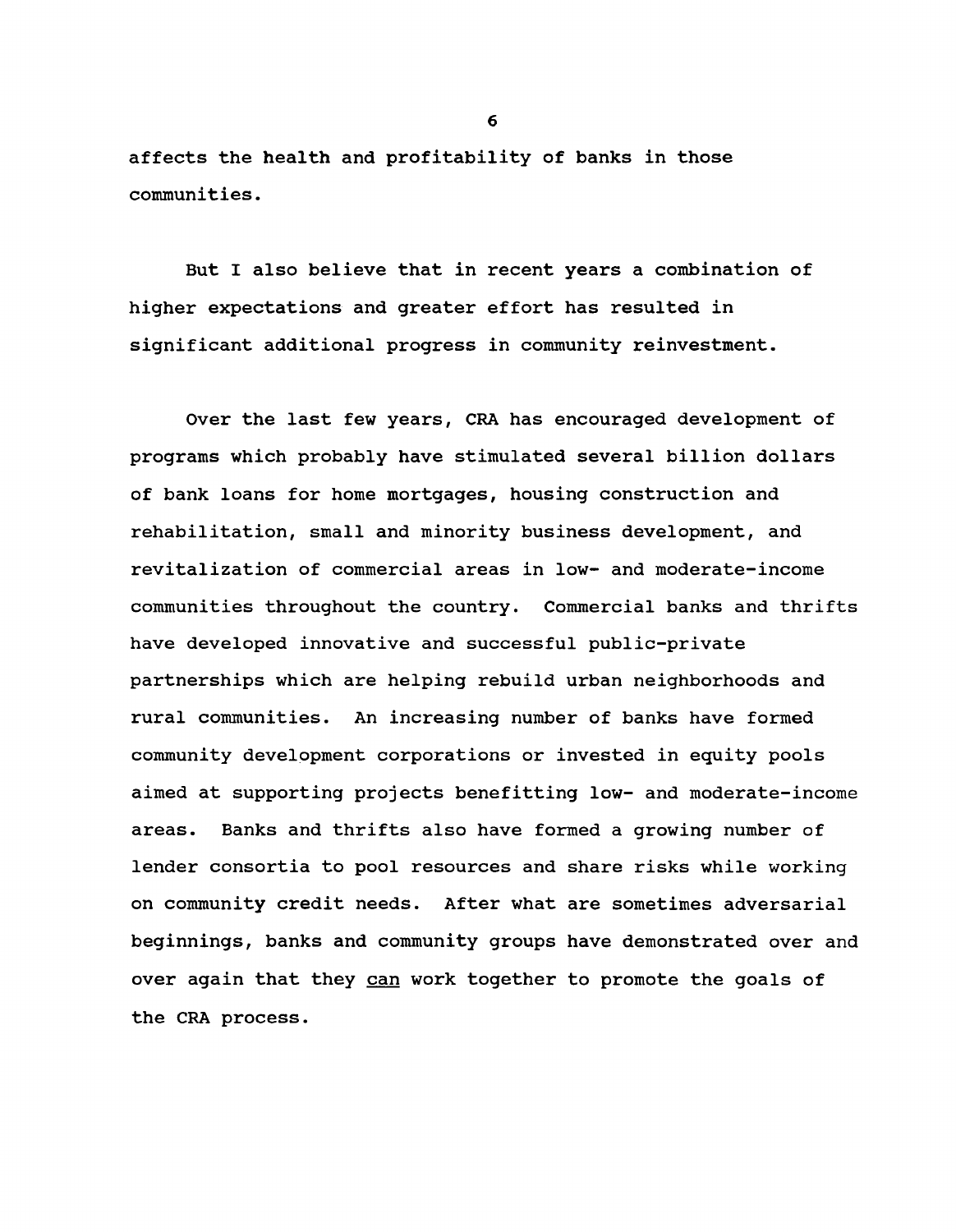**On the one hand, I believe that banks in recent years have accomplished much more than they take or get credit for. And much of what has been accomplished can be attributed to an increasing awareness of their responsibilities under CRA.**

**On the other hand, CRA ratings indicate that some banks are still doing less than they should and could do.**

**For the CRA process to work, the Federal Reserve System and other banking agencies also realize that we have to do our jobs professionally and consistently. And although there may be room for improvement, I think on balance we are.**

**I am aware that the agencies have been criticized in the past, and sometimes justifiably so. But I believe that this criticism often ignores the truly hard work we have been doing on a day-to-day basis. Let me review some of that with you.**

# **The Regulators1 Roles and CRA Disclosure**

**For example, the Federal Reserve System has Community Affairs Officers and programs in each Federal Reserve District Bank. As part of our CRA "Encouragement" program, they provide information and advice to banks on CRA and community development matters, work with community organizations, and help banks and community groups work together. They also help train our**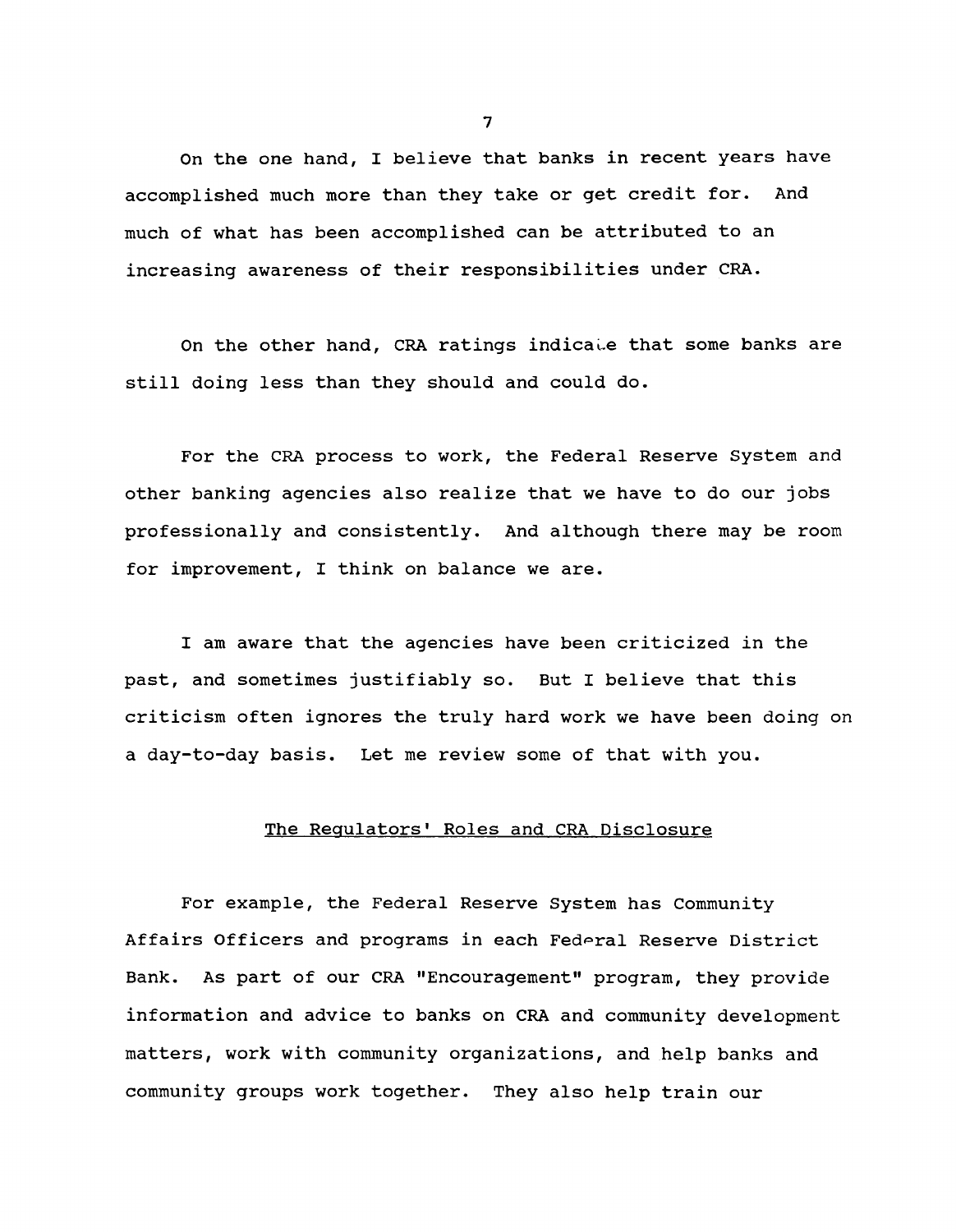**examiners. Through these activities, as well as conferences and publications, our Community Affairs programs have reached thousands of bankers, local government officials, and consumer and community groups and their members. I believe we have made a difference.**

**The Federal Reserve System also allocates substantial training time each year to our compliance examiners — just on CRA. That is in addition to the training examiners receive on the myriad of other consumer laws for which they are responsible. This training is important because the Federal Reserve System has conducted separate and focused consumer compliance examinations, which include CRA assessments, for more than ten years.**

**We are also taking steps to help our safety and soundness examiners understand the essentials of the community development market so they can accurately assess the quality of a bank's CRA loans. As you know, there is growing concern over the health of real estate finance markets nationally and regulators are looking very closely at real estate loans. But we also want examiners to recognize that there is tremendous demand for low- and moderateincome housing and other neighborhood revitalization projects and public-private partnerships are providing affordable financing on a safe and sound basis. In other words, we believe that there need be no conflict between CRA and safety and soundness.**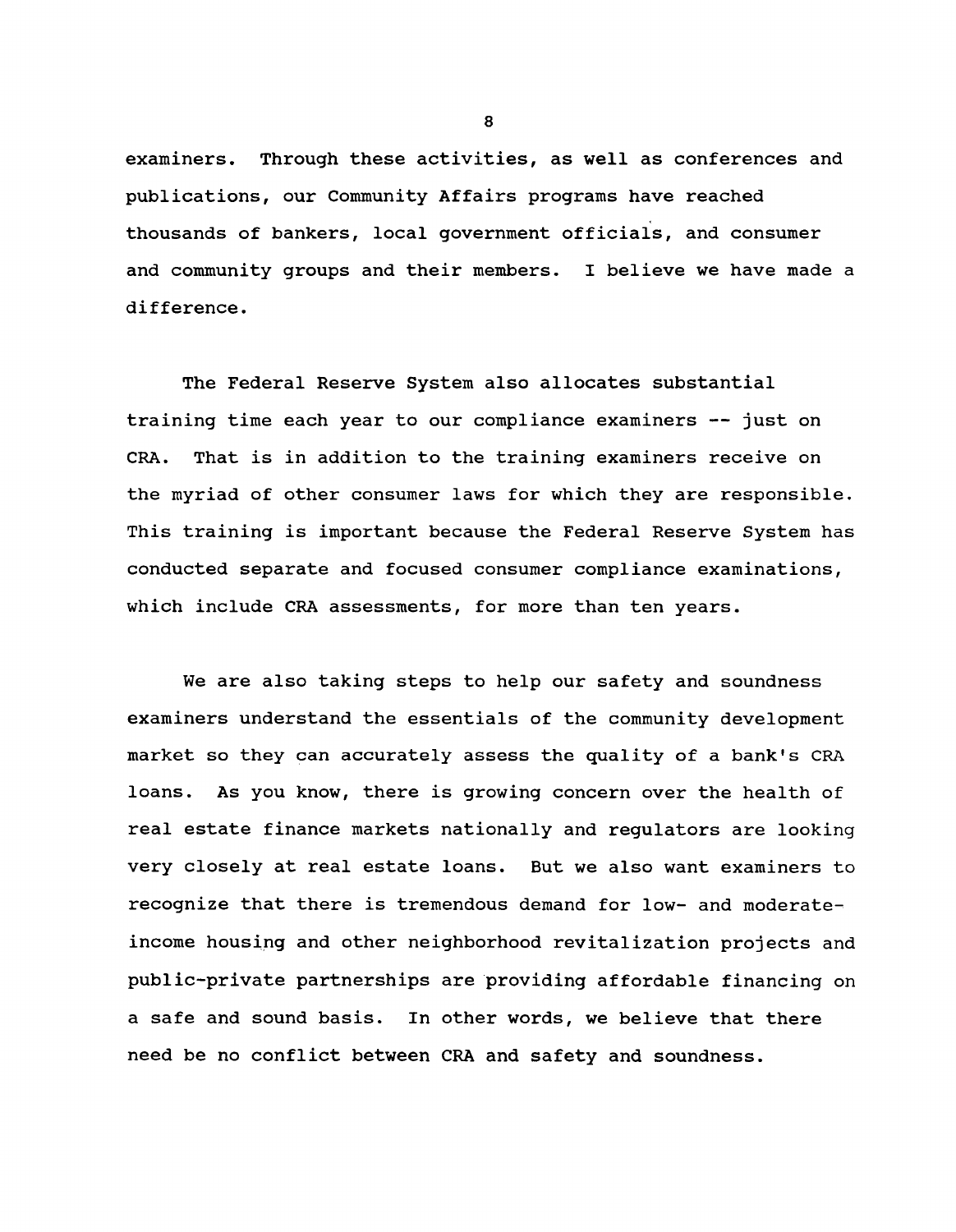**With respect to CRA disclosure, the Federal Reserve, and all of the other agencies, have devoted significant training resources to ensure that examiners understand the new CRA rating system and the disclosure process. We are spending a lot of time reviewing the public CRA Evaluations to ensure that they are comprehensive, clear, and responsive to provisions of the law.**

**Since July 1, the Federal Reserve System has completed and released to banks for their disclosure over 196 CRA Evaluations. Overall, the process seems to be working well, but, like all new programs, it is open to improvement. Our own Consumer Advisory Council has conducted a preliminary review of some of the early CRA Evaluations and has made suggestions which are now being considered. We believe many of these suggestions will strengthen the process.**

**The banking agencies do want to be responsive to public concerns about the CRA disclosure process. In fact, one improvement to the process is already being implemented. It will provide the public with easier access to CRA Evaluation reports.**

**The procedures originally adopted were designed to make each bank's CRA Evaluation report available to those most directly affected by the bank's CRA performance — that is, the community in which the bank operates. Under those procedures, CRA Evaluations are sent to the banks which, after thirty business**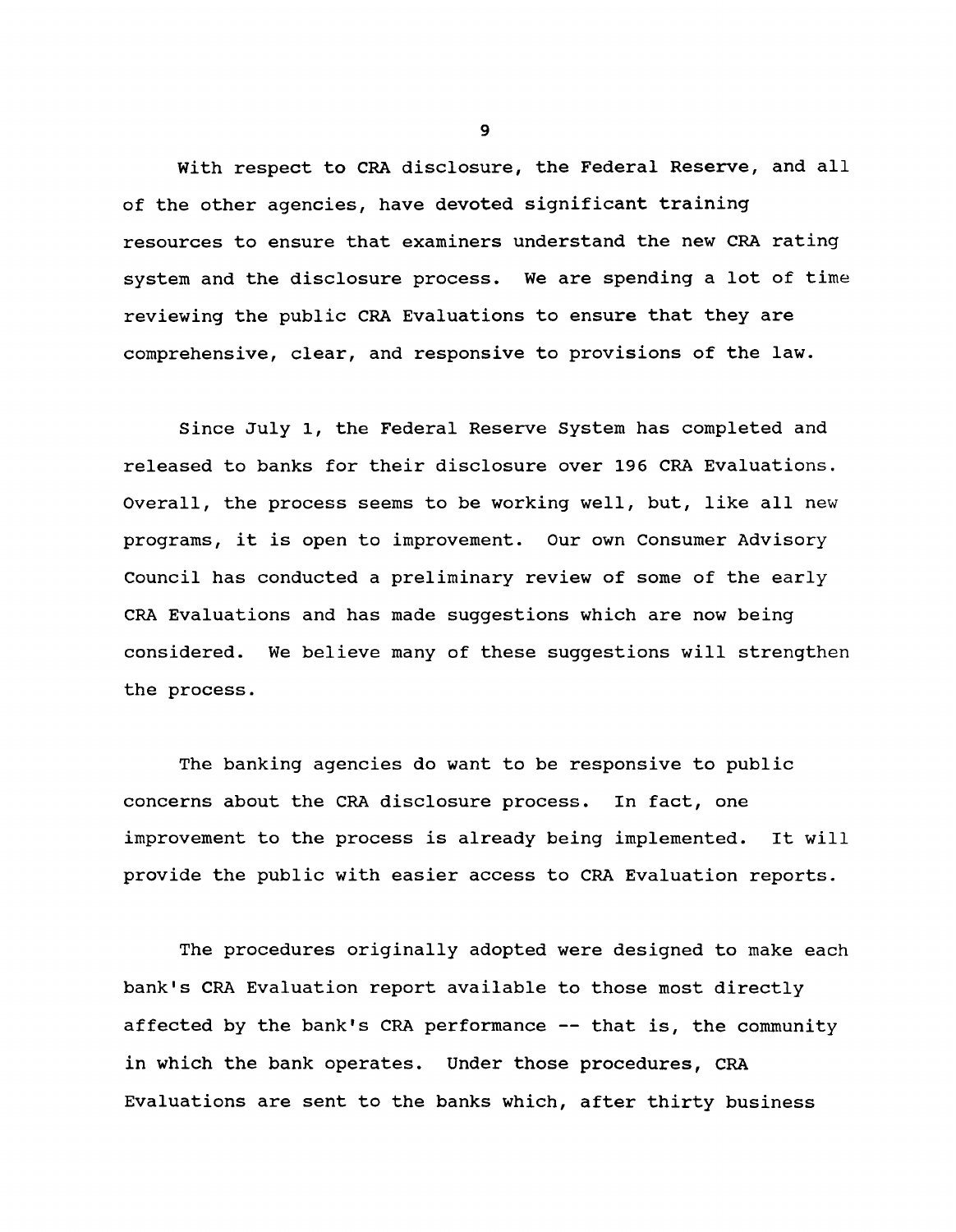**days, must release them to the public upon request. The public is told about the existence of the Evaluation and where to obtain it through notices posted in bank lobbies.**

**The problem with those procedures was that consumers had to either visit bank lobbies or call the banks and supervisory agencies frequently to determine whether a particular bank's CRA Evaluation was in fact available and where it could be obtained. In addition, we found that there is broad national, as well as local, interest in the reports, but those not living in a bank's community could not readily find out whether a bank's report was available.**

**After considering this problem, the Federal Financial Institutions Examination Council voted at its December 7 meeting to recommend that each banking agency make public a regularly updated list of financial institutions examined by that agency for which CRA Evaluations are available. For all of you interested in obtaining CRA Evaluations for particular banks, the lists will take the guesswork out of the process.**

#### **Getting the Most Out of CRA**

**Prior to disclosure of CRA Evaluations, public interest in CRA was centered almost exclusively on two related issues. First, how well have financial institutions performed? Second,**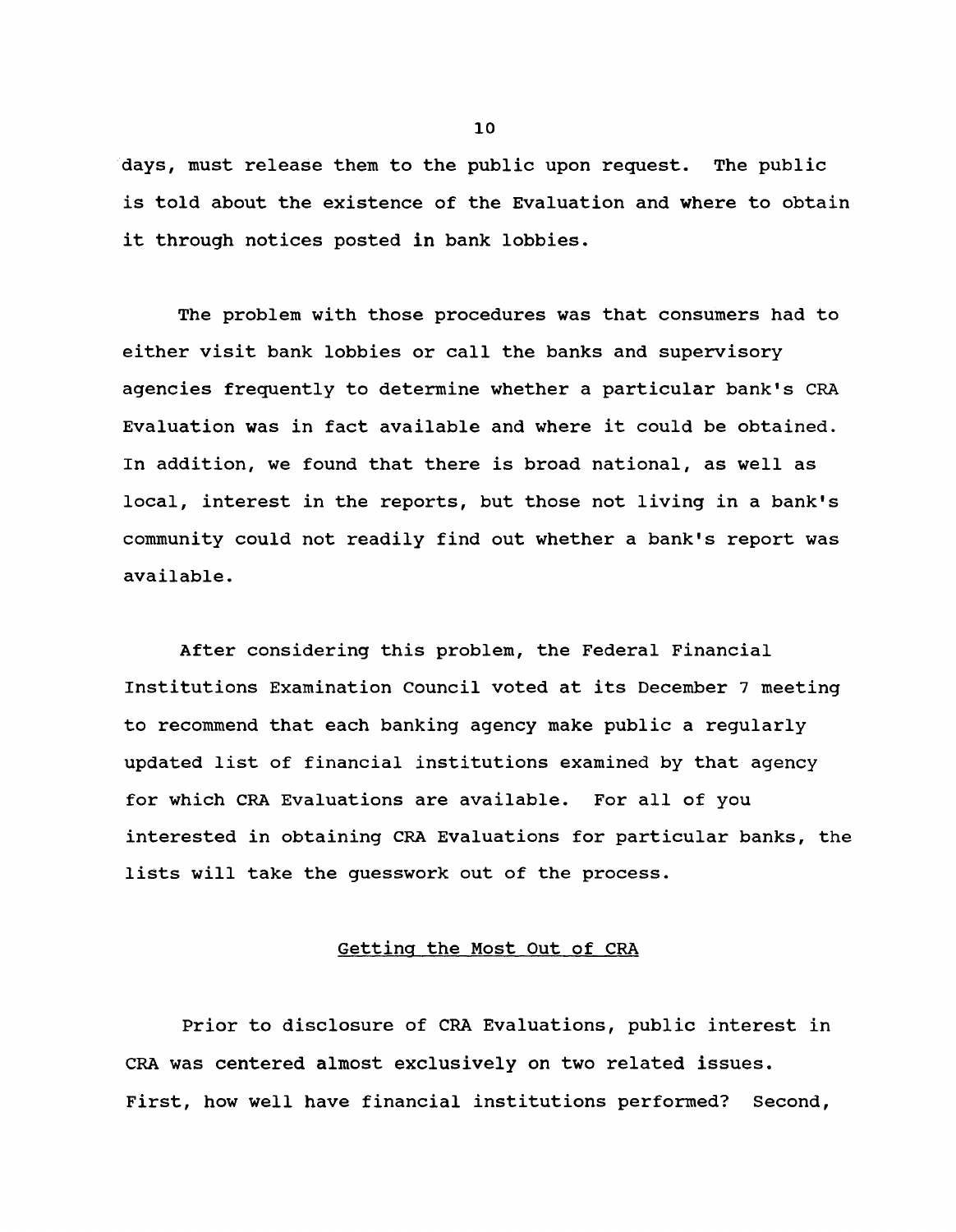**how vigorously have the banking agencies fulfilled their responsibilities? Those are valid questions, since they are the focus of CRA's primary legal obligations.**

**But I think that dealing only with those two issues obscures the most important question of all. And that is: How can we get the most out of CRA? And, the answer to that is not simple.**

**One reason is that there is at least one more very important element critical to the success of the CRA process and that's the role of the public (consumers, community groups, and others interested in community revitalization) and the part banks can play. These groups, including state and local governments, can be extremely important players in helping the CRA process work.**

**Certainly the banks must continue to take their CRA responsibilities seriously. Certainly we at the banking agencies must continue to pursue our responsibilities vigorously. And I can assure you that we at the Federal Reserve will.**

**But is that all there is to it? Not really.**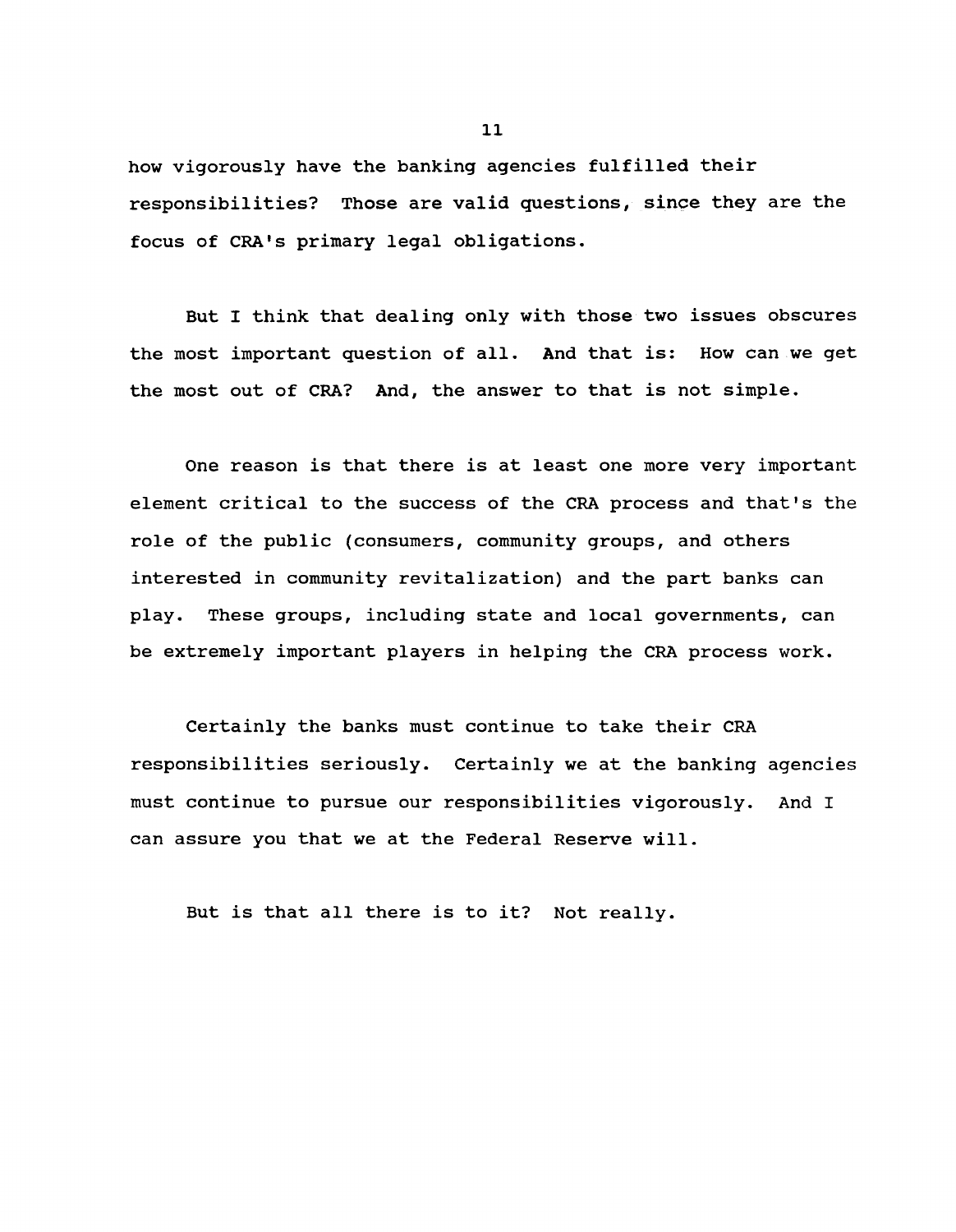#### **Potential Roles for Community and Consumer Groups**

**Without strong and effective consumer and community group participation, I believe that CRA will never live up to its full potential.**

**We all recognize that community groups always have played a role in the CRA process. Through CRA-related public comments on banking applications — commonly called CRA protests — consumer and community groups have made their concerns about bank performance known. Local groups also have played important roles in helping structure effective programs that involve banks, and other public and private funds. They have shown time and again that they can bring their collective knowledge of local markets and programs to the table and help banks fashion appropriate responses to community needs.**

**But there are several other roles community groups can play. The first is effective use of the new CRA Evaluation disclosures. All of the regulations, all of the report preparation, and all of the procedures for public release, are not worth putting in place unless the disclosures are used constructively.**

**It is likely that all the judgments we make in CRA Evaluations will never totally satisfy either the banks or the**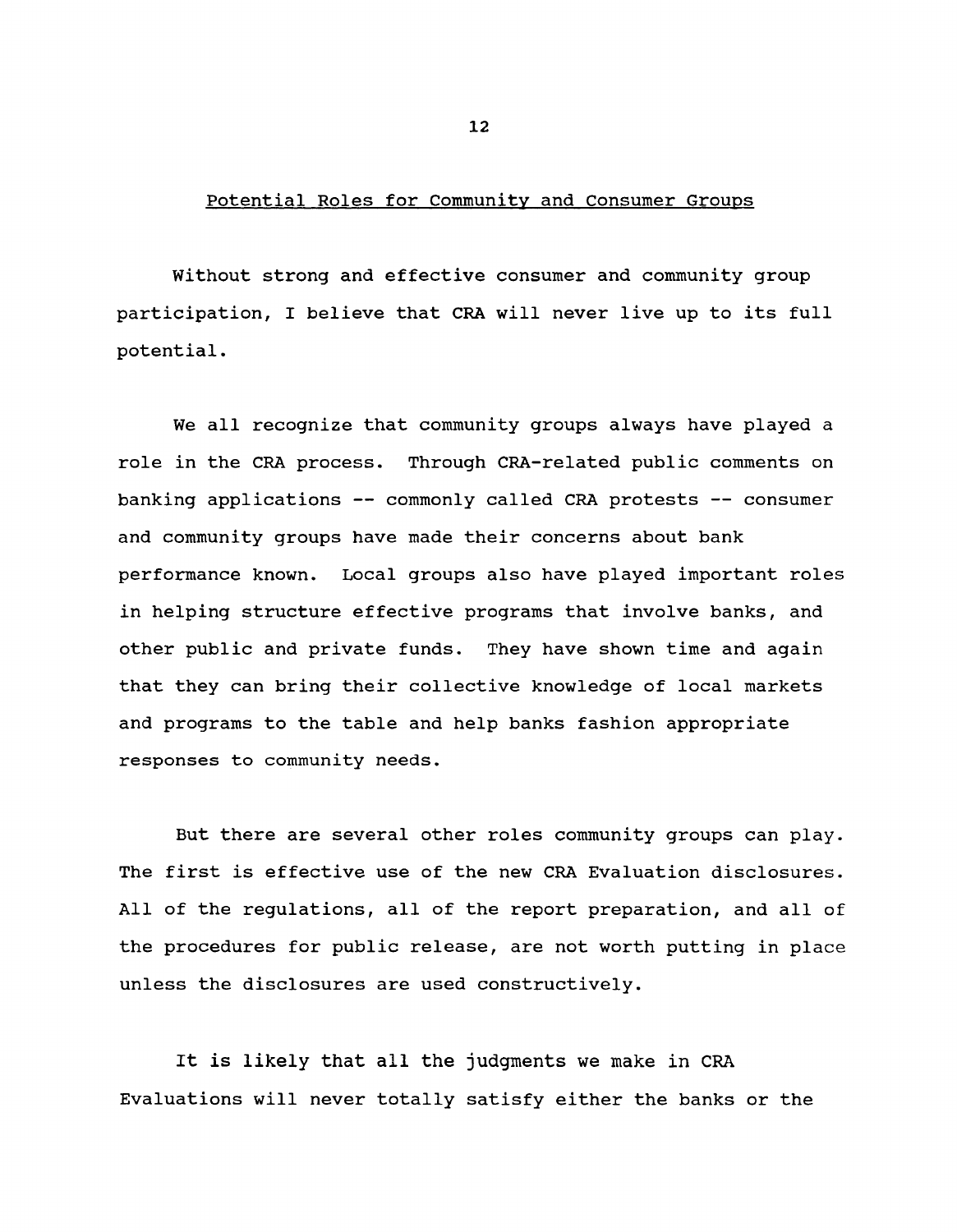**community groups. Assessing CRA performance is, after all, in large measure, a subjective process and reasonable people can disagree. We expect some criticism of the public Evaluations and we will continue to do everything we can to improve the examination process, and ensure that the public CRA Evaluations are done well.**

**I think the real point of the CRA Evaluation exercise is to provide a mechanism to encourage public dialogue between financial institutions and their communities on how best to meet important community credit needs. I would hate to see the process bogged down in discussions with regulators as to whether a bank's public Evaluation and CRA rating was precisely correct. Although we value constructive criticism of our efforts, at some point the focus must turn to the business of the bank and the needs of its community. Otherwise, the focus is misplaced.**

**Instead, I would hope that both community groups and banks would be more inclined to use the CRA Evaluations as a jumpingoff point for constructive discussions about what needs to be done in the community and how the banks might play a role. That goes for banks with "Outstanding" and "Satisfactory" CRA ratings as well as those rated "Needs to Improve" or worse.**

**In fact, I have been urging bankers that — no matter how their CRA ratings come out — they themselves might find it**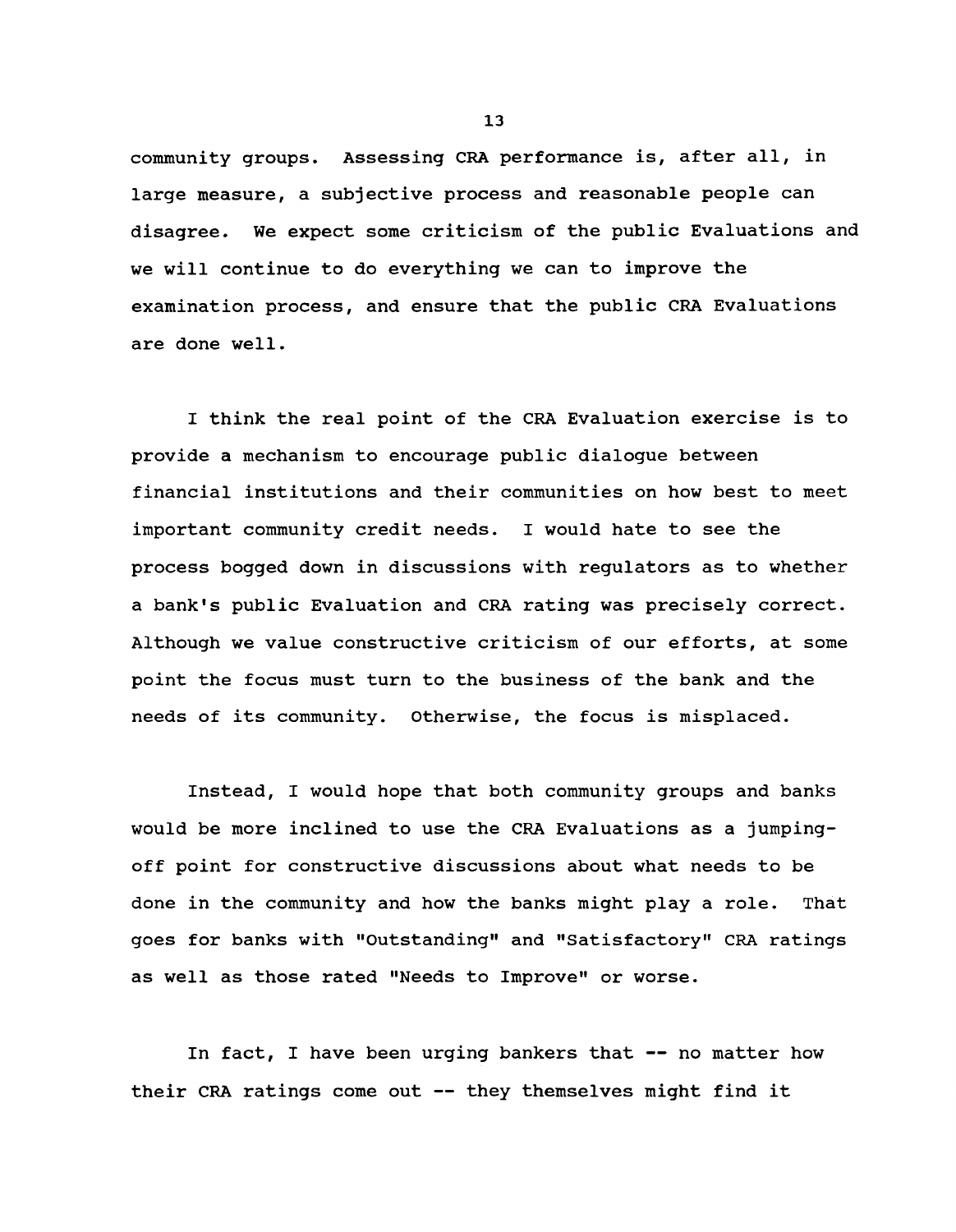**useful to publish their CRA Evaluations in local newspapers, along with their responses, to help stimulate dialogue. Of course, many banks with "Outstanding" performance ratings would want to publish their CRA Evaluations. But I think they should also consider including information on how they intend to maintain that performance in the face of changing community needs.**

**In my view, even banks rated "Needs to Improve" should not hesitate to publish their reports. Instead of being fearful about their reports, these banks should consider openly revealing them, along with any positive ideas they have about how the bank might proceed to address their CRA responsibilities going forward. They could also use that opportunity to specifically invite the community to provide its ideas on how the bank might improve its program and best target its activities to help meet the most pressing needs.**

**In other words, banks can turn the CRA Evaluation into a positive opportunity to open, or continue, dialogue with the community.**

**In using the CRA disclosure reports to begin or continue dialogue with banks, I also hope consumer and community groups will recognize several important factors which may shape discussions. One is that a CRA Evaluation of a bank is only an**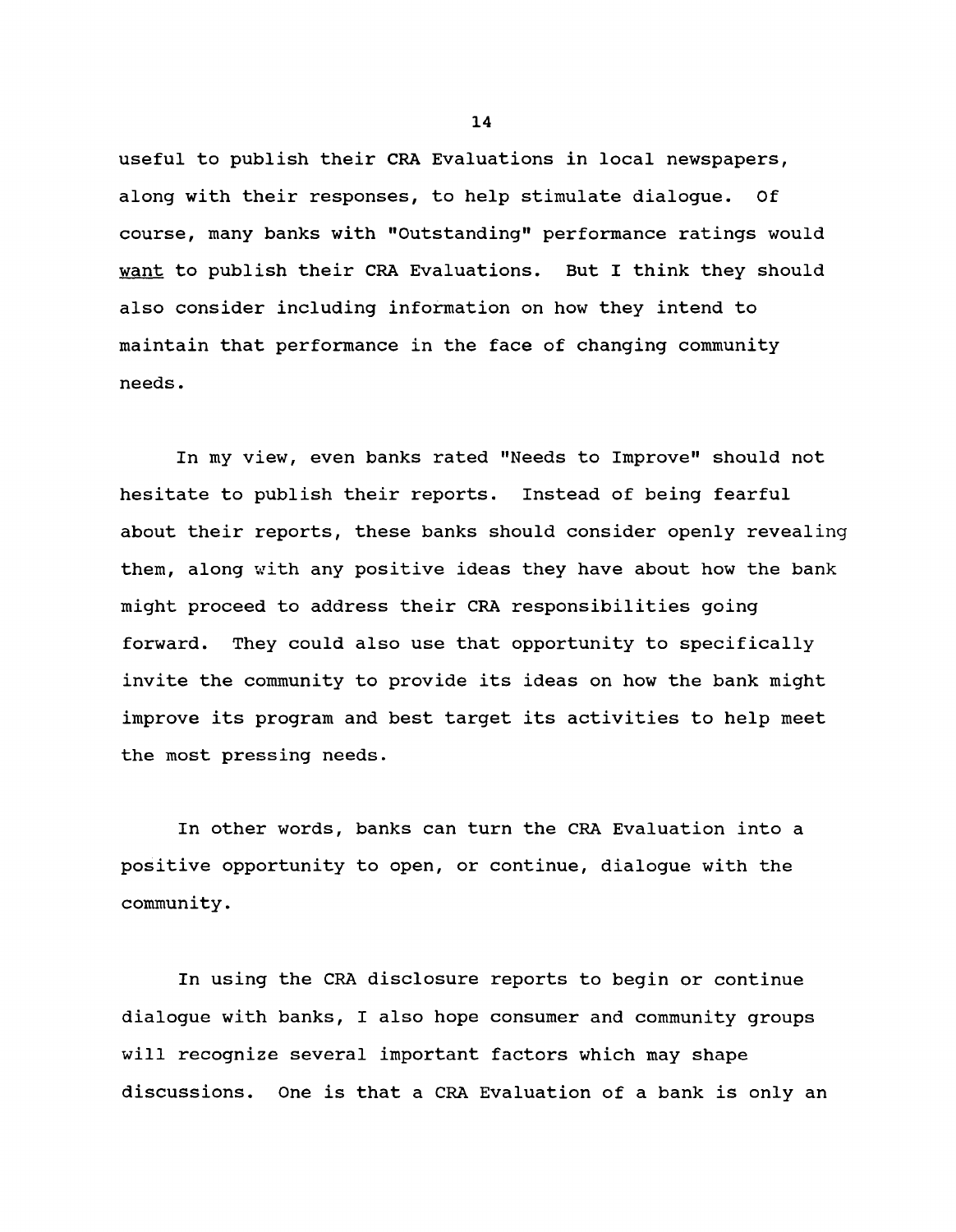**assessment of a bank's CRA performance. It is not, and should not be confused in any way with, the results of examinations we conduct focused on the safety and soundness of the bank. The CRA Evaluation is not an evaluation of the financial condition of an institution and should never be represented as such. This is a major concern of the banks and the banking agencies and I cannot overemphasize the importance of responsible action on this point. Consequently, we sincerely hope that community groups will play a positive role in helping the public understand the difference.**

**Another factor is that the CRA Evaluations and ratings are only snapshots in time. Each Evaluation report, in fact, includes specific introductory language explaining that the CRA rating is based on an examination conducted as of a certain date. Further, each report states that the Evaluation "does not reflect any CRA-related activities that may have been initiated or discontinued after completion of the examination."**

**Put simply, CRA performance is not static, while the Evaluation report produced by the bank's supervisory agency is only a measure of CRA performance at a moment in time. A bank may have taken quick action based on its CRA Evaluation, especially if it shows that the bank needs to improve its performance. On the other hand, a bank receiving an "Outstanding" or "Satisfactory" CRA rating may have changed its CRA program after release of the Evaluation and its rating may,**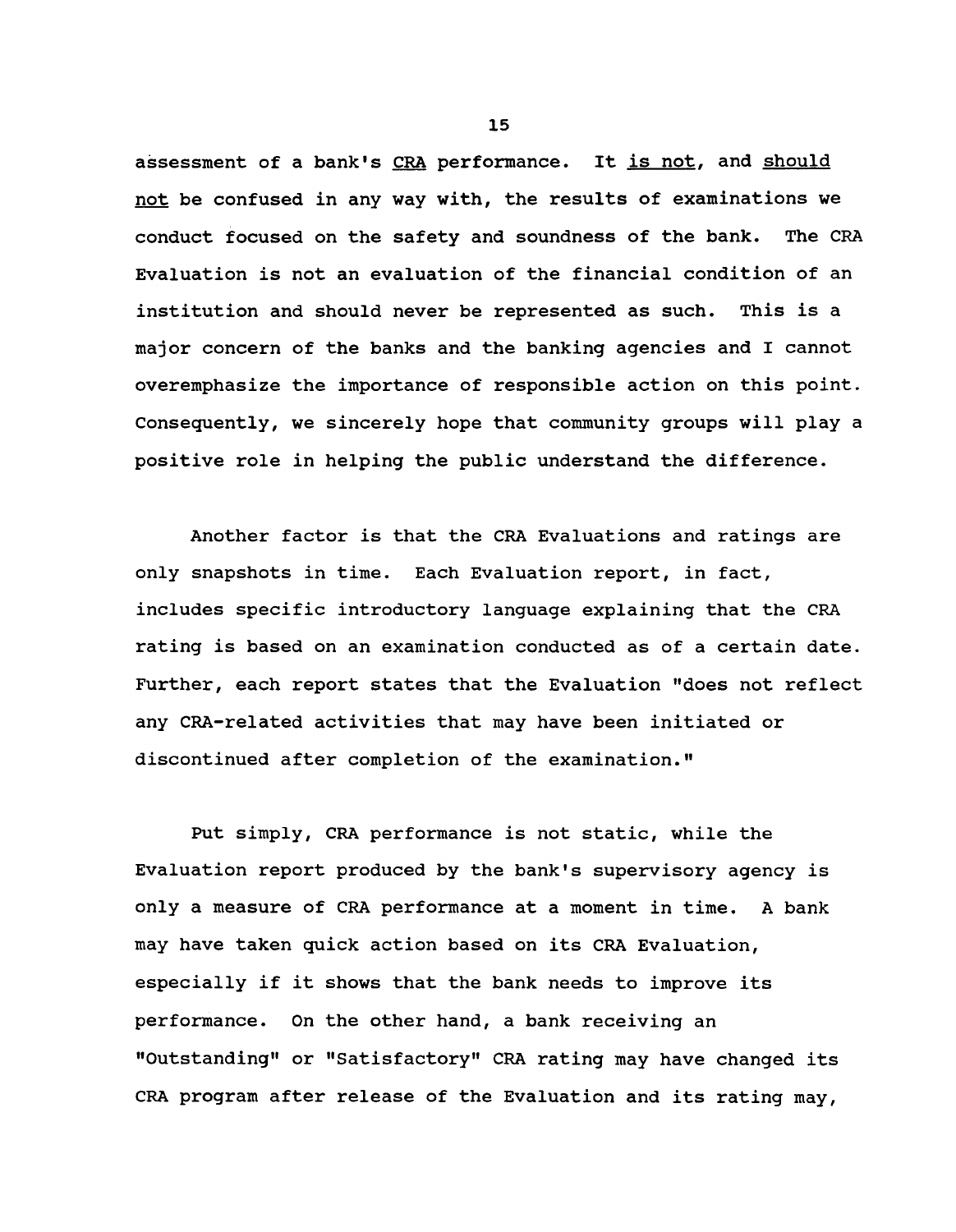**therefore, no longer accurately reflect its record of performance.**

**The point here is that there is always room for dialogue and discussion with a bank, no matter what its latest CRA Rating might be. Community needs change just as a bank's CRA performance changes. Consequently, we expect banks to have an ongoing program for outreach and communication with their community. We would also hope that consumer and community groups would recognize the need to initiate constructive dialogue and discussion on community needs with banks on an ongoing basis. CRA Evaluations should not get in the way of that process.**

**A second role community groups can play, one that often helps stimulate dialogue, is continued use of the bank's Public Comment file. Consumer and community groups should not be reluctant to put their concerns and constructive suggestions about bank CRA performance in writing and send them to the bank. It is also useful to send copies of such letters to a bank's supervisory agency. Banks are required to put these letters and supporting information in a public comment file which is open to review by consumers and is used by regulators when they conduct CRA examinations.**

**Surprisingly, our examiners continue to report that they see few letters from consumer and community representatives in CRA**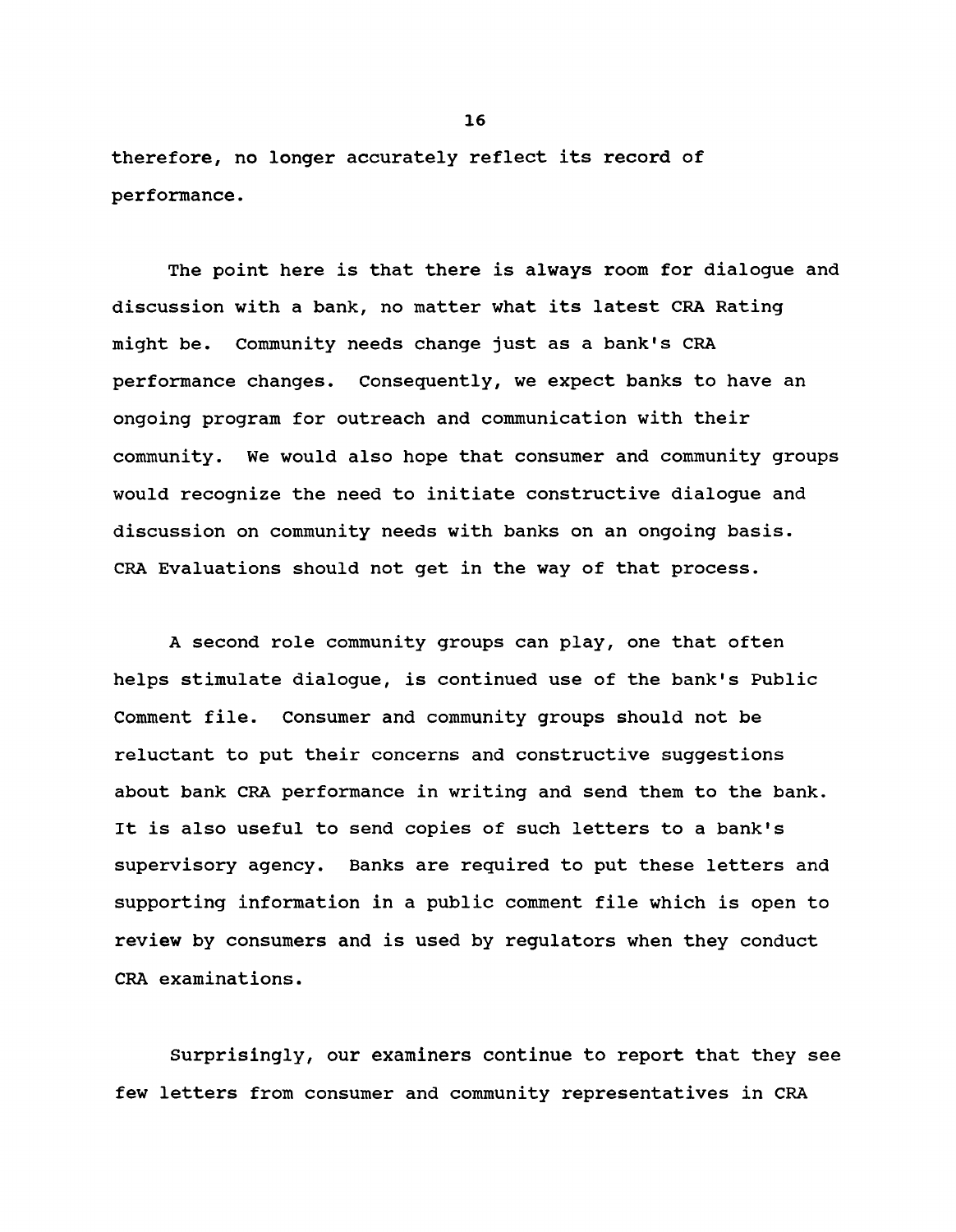**Public Comment files when conducting CRA examinations. We hope that consumers who do have concerns about a bank's CRA performance will write to the bank. Often such letters facilitate discussions with the banks and can result in development of responsive actions. They also help alert regulators to concerns in the community about a bank's CRA performance.**

**A third role community groups can play is in helping promote an accurate understanding of what CRA is and is not. As I noted earlier, CRA is not a charitable or giveaway program and it is not in anyone's best interest to foster this view. Dialogue between banks and uninformed members of the community based on this approach will probably not be very productive.**

**CRA-related lending is not a substitute for charitable contributions or for government programs. These funding sources provide the subsidies often necessary to structure effective financing that meets the needs of lower income communities. Subsidy, however, is not the function of private financial institutions, though their loans and investments may be combined with subsidy to produce affordable financing.**

**To the extent that CRA-related loans are really loans and not giveaways, CRA programs will have much wider support from the banking industry.**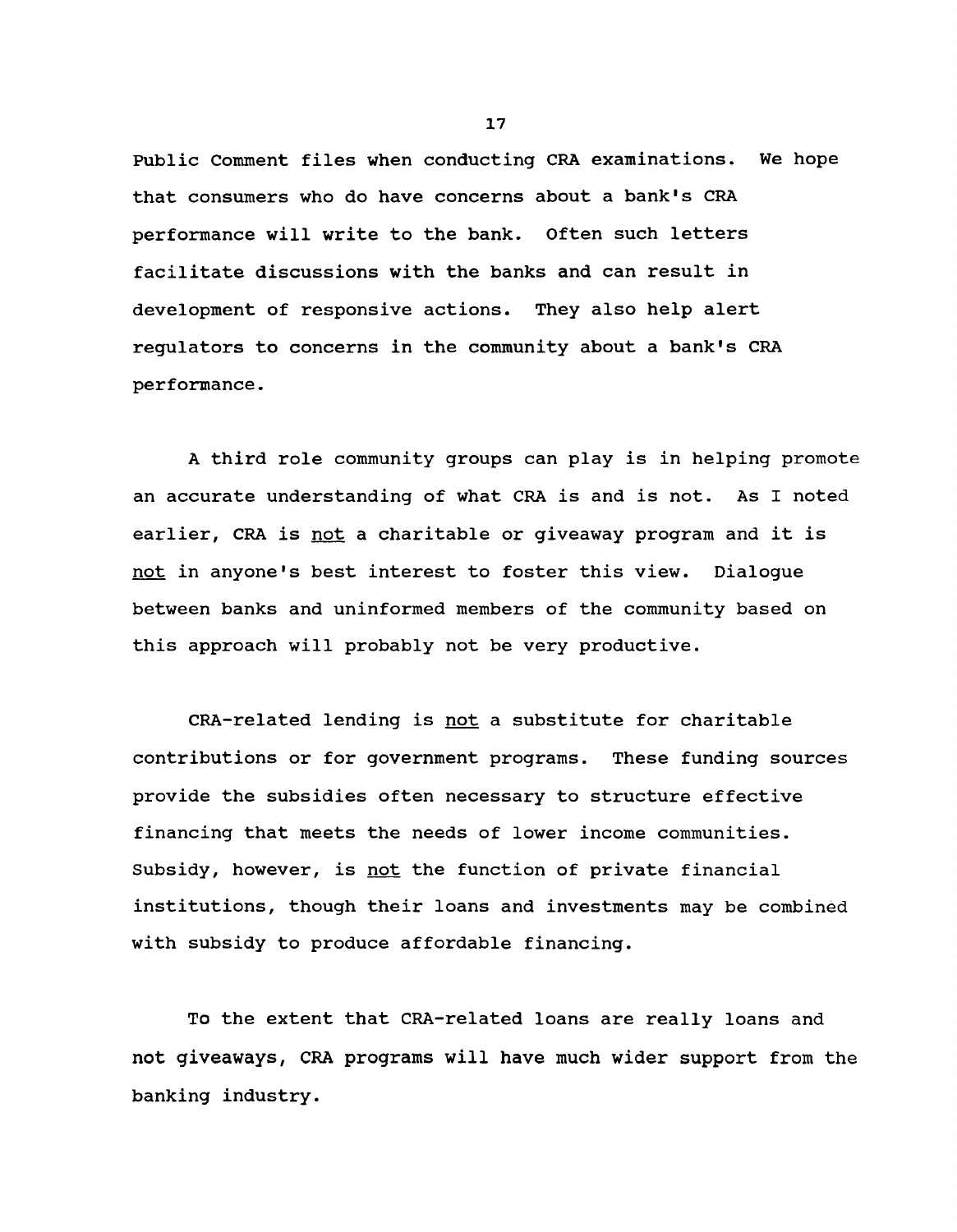**Fourth, and related, community groups can help play a constructive role by recognizing that economically unsound community lending programs are counterproductive in the long run. The long-term success of a program is much more important than short-term approaches designed to throw money at a problem. Long-term success is based on development of a sound plan, and appropriate loan products that meet both the needs of the community and the needs of the participating banks.**

**There are many examples of housing and neighborhood revitalization programs which have demonstrated delinquency and default rates equal to or better than a bank's conventional loan portfolios, while creating a real positive impact in the community. But that kind of success does not happen by accident. It requires good planning, respect for bank experience and use of sound underwriting guidelines.**

**No one has a bigger stake in building long-term support for CRA than consumer and community groups. To ensure that support, I believe that these groups must be in the forefront of those emphasizing the economic soundness of community development lending. A bank weakened by unsound community lending will be a weak partner for community groups in getting desirable results.**

**Fifth, in addition to helping plan sound programs, community groups have demonstrated that they are effective partners in**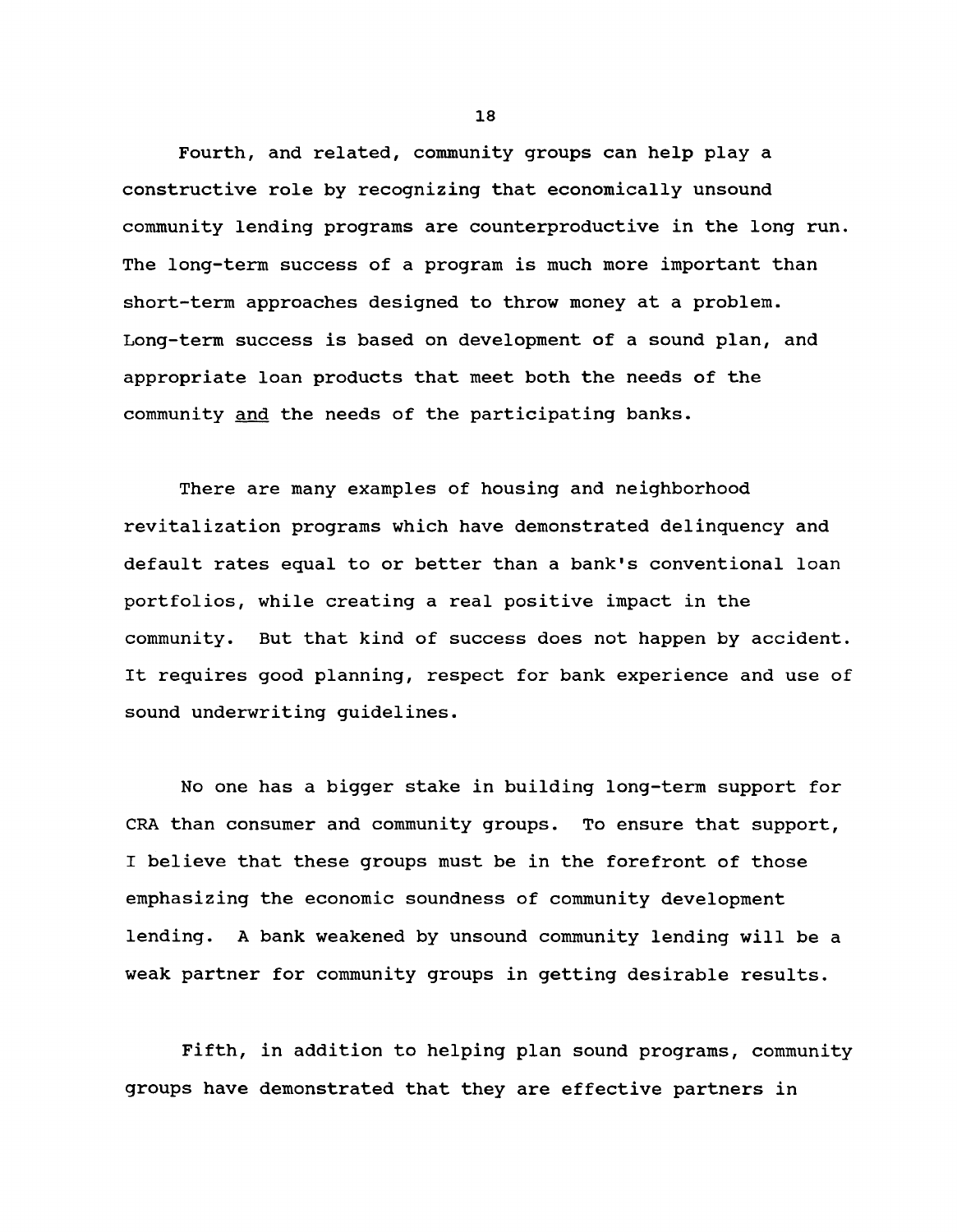**implementing those programs as well. They can serve as a bridge for banks to neighborhoods. They can ensure that, once a program has begun, there is continuing community input so that adjustments can be made if necessary. Community groups can help market loan products that have been tailored to meet particular neighborhood needs and they can suggest effective bank advertising and outreach techniques. And some community groups can help develop clean loan packages for presentation to banks.**

**Finally, I would suggest that consumer and community groups, at both the national and local levels, have an important role to play in helping share CRA success stories. And by that I do not necessarily mean war stories about CRA protests.**

**I mean share with banks information on bank and community partnership programs that work: information based on experience with proven working partnerships among banks and their communities, and information about how government programs and various forms of subsidy can be used to help create good loan packages.**

**Many of our Reserve Banks are producing such information. Bank trade associations also have begun to develop case examples to share with their members. And many community groups have developed information-sharing networks that highlight effective approaches to community reinvestment. But I think you would**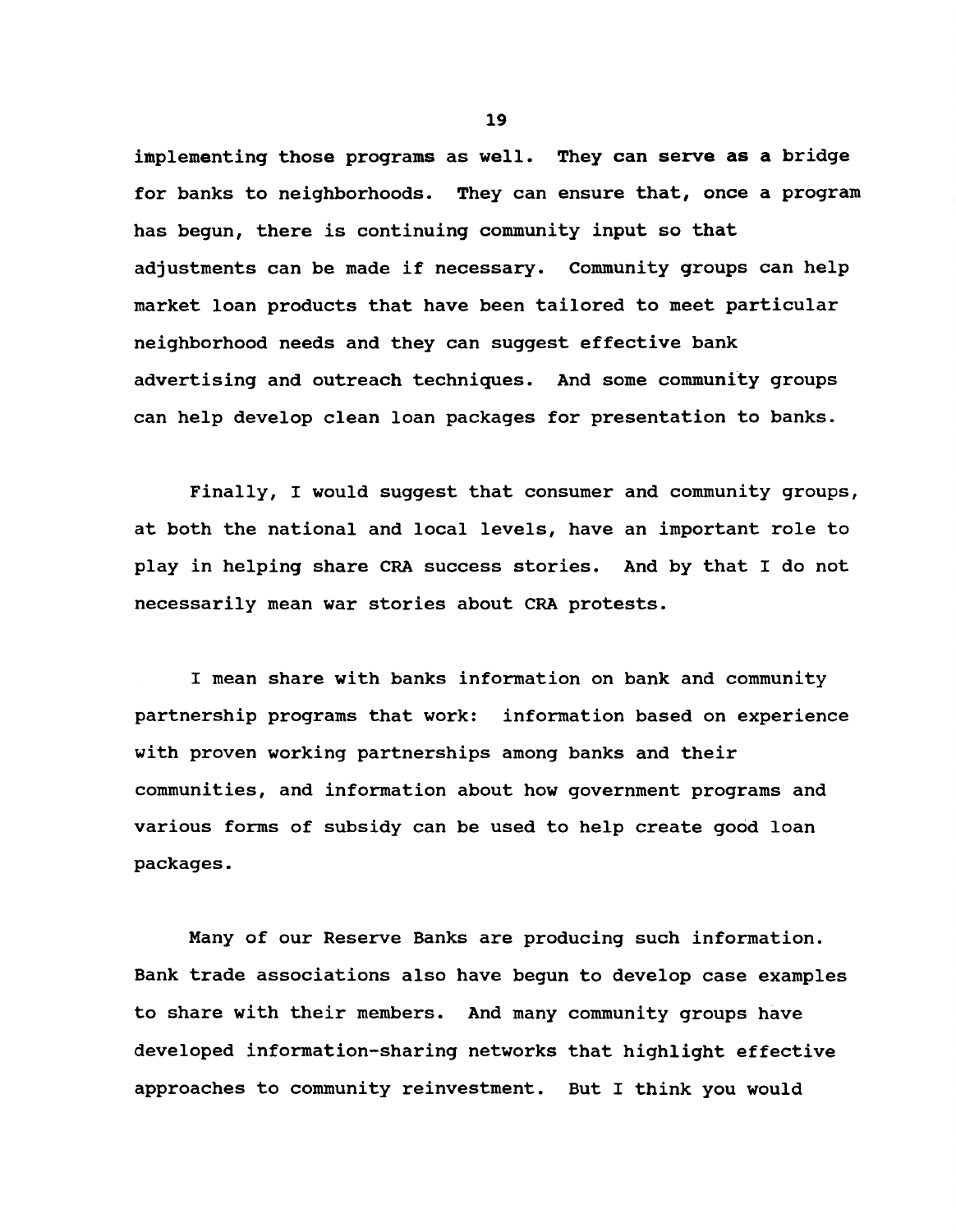**agree that more needs to be done, and we need to work together to get the best result.**

#### **Conclusion**

**This is a very critical period for CRA. Its long-term viability as an effective means to foster community revitalization is being tested.**

**The effects of banking agency pressure, the disclosure of CRA Evaluations, and, yes, the honest enthusiasm of many banks have combined to result in a noticeable upturn in bank CRA activity. We have to make sure, however, that there is adequate capacity within the community to absorb on a sound basis the dollars and goodwill now being offered. I think community groups can play their most valuable role in helping banks identify good opportunities and develop successful lending programs.**

**I began this talk by saying that CRA was, in part, really a process that involves rights and responsibilities under law and relationships in our economy and banking system. It is a dynamic process that requires a cooperative effort involving financial institutions, banking agencies, local governments, and, equally important. consumer and community groups.**